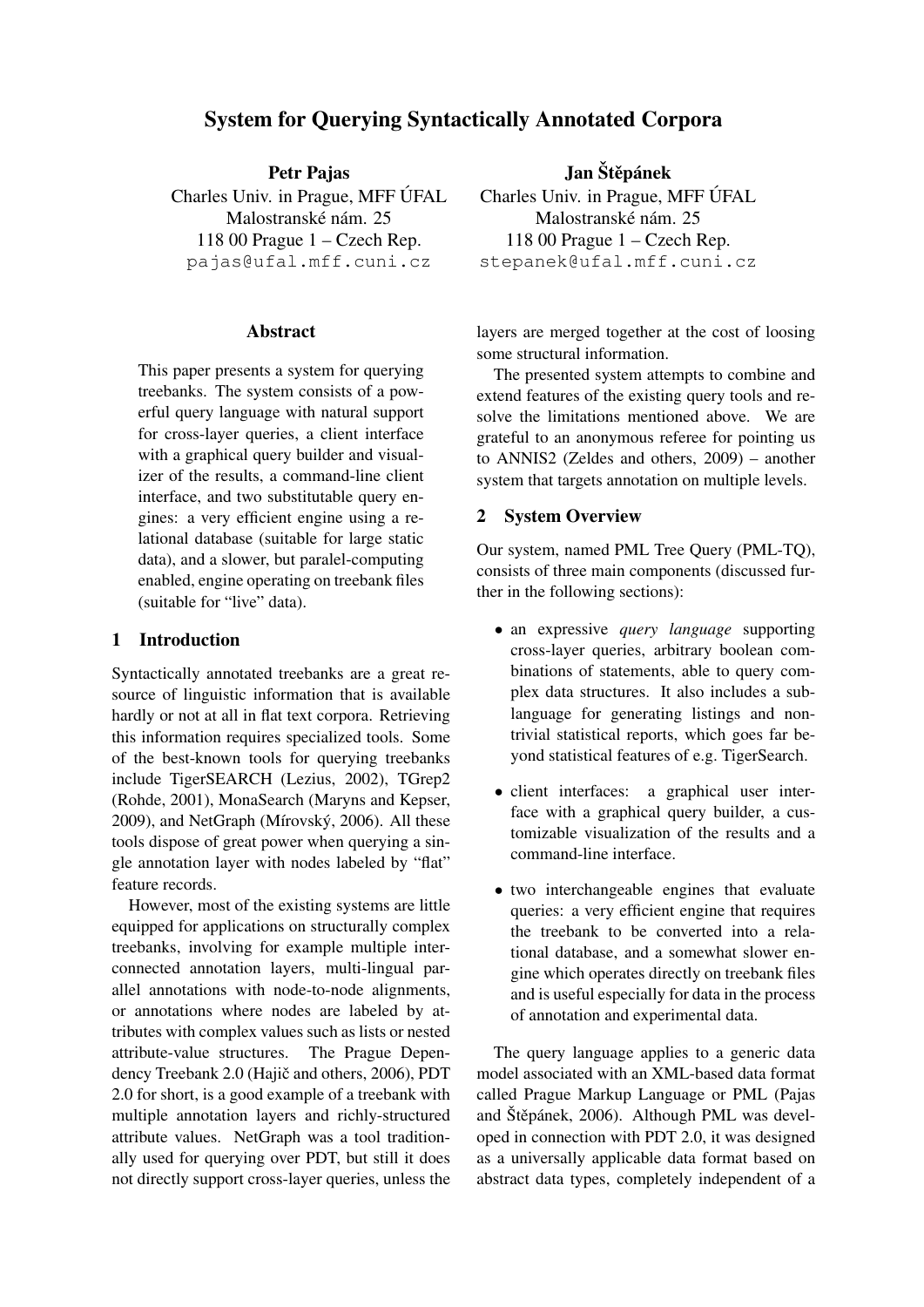particular annotation schema. It can capture simple linear annotations as well as annotations with one or more richly structured interconnected annotation layers. A concrete PML-based format for a specific annotation is defined by describing the data layout and XML vocabulary in a special file called PML Schema and referring to this schema file from individual data files.

It is relatively easy to convert data from other formats to PML without loss of information. In fact, PML-TQ is implemented within the TrEd framework (Pajas and Štěpánek, 2008), which uses PML as its native data format and already offers all kinds of tools for work with treebanks in several formats using on-the-fly transformation to PML (for XML input via XSLT).

The whole framework is covered by an opensource license and runs on most current platforms. It is also language and script independent (operating internally with Unicode).

The graphical client for PML-TQ is an extension to the tree editor TrEd that already serves as the main annotation tool for treebank projects (including PDT 2.0) in various countries. The client and server communicate over the HTTP protocol, which makes it possible to easily use PML-TQ engine as a service for other applications.

## 3 Query Language

A PML-TQ query consists of a part that selects nodes in the treebank, and an optional part that generates a report from the selected occurrences.

The selective part of the query specifies conditions that a group of nodes must satisfy to match the query. The conditions can be formulated as arbitrary boolean combinations of subqueries and simple statements that can express all kinds of relations between nodes and/or attribute values. This part of the query can be visualized as a graph with vertices representing the matching nodes, connected by various types of edges. The edges (visualized by arrows of different colors and styles) represent various types of relations between the nodes. There are four kinds of these relations:

- topological relations (*child, descendant depth-first-precedes, order-precedes, sametree-as, same-document-as*) and their reversed counterparts (*parent, ancestor, depth-first-follows, order-follows*)
- inter- or cross-layer ID-based references
- user-implemented relations, i.e. relations whose low-level implementation is provided by the user as an extension to  $PML-TO<sup>1</sup>$ (for example, we define relations *eparent* and *echild* for PDT 2.0 to distinguish effective dependency from technical dependency).
- transitive closures of the preceding two types of relations (e.g. if coref text.rf is a relation representing textual coreference, then coref text.rf $\{4, \}$  is a relation representing chains of textual coreference of length at least 4).

The query can be accompanied by an optional part consisting of a chain of output filters that can be used to extract data from the matching nodes, compute statistics, and/or format and post-process the results of a query.

Let us examine these features on an example of a query over PDT 2.0, which looks for Czech words that have a patient or effect argument in infinitive form:

```
t-node $t := [
  child t-node $s := [
    functor in { "PAT", "EFF" },
    a/lex.rf $a ] ];
a-node $a := [
  m/tag \sim '^{\wedge}Vf',0x child a-node [ afun = 'AuxV' ] ];
>> for $s.functor,$t.t_lemma
   give $1, $2, count()
   sort by $3 desc
```
The square brackets enclose conditions regarding one node, so t-node \$t := [...] is read *'t-node* \$t *with . . . '*. Comma is synonymous with logical and. See Fig. 3 for the graphical representation of the query and one match.

This particular query selects occurrences of a group of three nodes, \$t, \$s, and \$a with the following properties:  $$t$  and  $$s$  are both of type t-node, i.e. nodes from a tectogrammatical tree (the types are defined in the PML Schema for the PDT 2.0);  $\frac{1}{5}$  is a child of  $\frac{1}{5}$ t; the functor attribute of \$s has either the value PAT or EFF; the node \$s points to a node of type a-node, named \$a, via an ID-based reference a/lex.rf (this expression in fact retrieves value of an attribute lex.rf from an attribute-value structure stored in the attribute a of  $\sin$ ;  $\sin$  has an attribute m carrying an attribute-value structure with the attribute

<sup>&</sup>lt;sup>1</sup>In some future version, the users will also be able to define new relations as separate PML-TQ queries.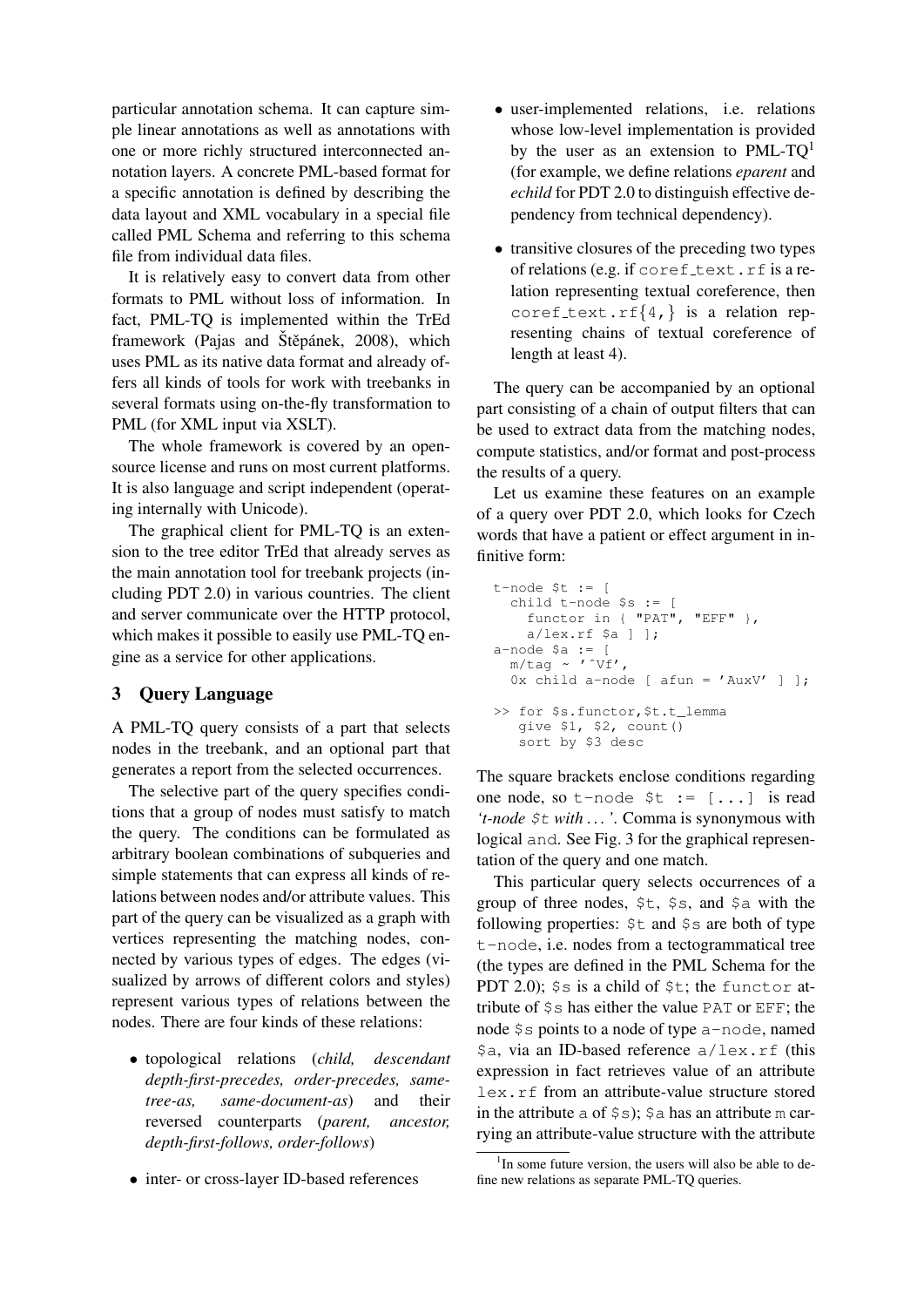

Zapomněli jsme dýchat. [We-forgot (aux) to-breathe.]

Figure 1: Graphical representation of a query (left) and a result spanning two annotation layers

taq matching regular expression  $\gamma f$  (in PDT 2.0 tag set this indicates that  $\frac{1}{2}$  a is an infinitive);  $\frac{1}{2}$  a has no child node that is an auxiliary verb (afun  $=$  'AuxV'). This last condition is expressed as a sub-query with zero occurrences  $(0x)$ .

The selective part of the query is followed by one output filter (starting with >>). It returns three values for each match: the functor of S<sub>S</sub>, the tectogrammatical lemma of \$t, and for each distinct pair of these two values the number of occurrences of this pair counted over the whole matching set. The output is ordered by the 3rd column in the descending order. It may look like this:

| PAT | možnost       | 115 |
|-----|---------------|-----|
| PAT | schopný       | 110 |
| EFF | a             | 85  |
| PAT | #Comma        | 83  |
| PAT | rozhodnout se | 75  |
|     |               |     |

In the PML data model, attributes (like a of \$t, m of \$a in our example) can carry complex values: attribute-value structures, lists, sequences of named elements, which in turn may contain other complex values. PML-TQ addresses values nested within complex data types by attribute paths whose notation is somewhat similar to XPath (e.g.  $m/\text{tag}$  or  $a/[2]/aux.rf$ ). An attribute path evaluated on a given node may return more than one value. This happens for example when there is a list value on the attribute path: the expression  $m/w/t$  oken=' a' where m is a list of attribute-value structures reads as *some* one value returned by  $m/w/t$ oken equals 'a'. By prefixing the path with a  $\star$ , we may write all values returned by  $m/w/t$ oken equal 'a' as \*m/w/token='a'.

We can also fix one value returned by an at-

tribute path using the member keyword and query it the same way we query a node in the treebank:

```
t-node sn:= [
 member bridging [
    type = "CONTRAST".target.rf t-node [ functor="PAT" ]]]
```
where  $bridging$  is an attribute of  $t$ -node containing a list of labeled graph edges (attributevalue structures). We select one that has type CONTRAST and points to a node with functor PAT.

#### **Query Editor and Client** 4



Figure 2: The PML-TQ graphical client in TrEd

The graphical user interface lets the user to build the query graphically or in the text form; in both cases it assists the user by offering available node-types, applicable relations, attribute paths, and values for enumerated data types. It communicates with the query engine and displays the results (matches, reports, number of occurrences).